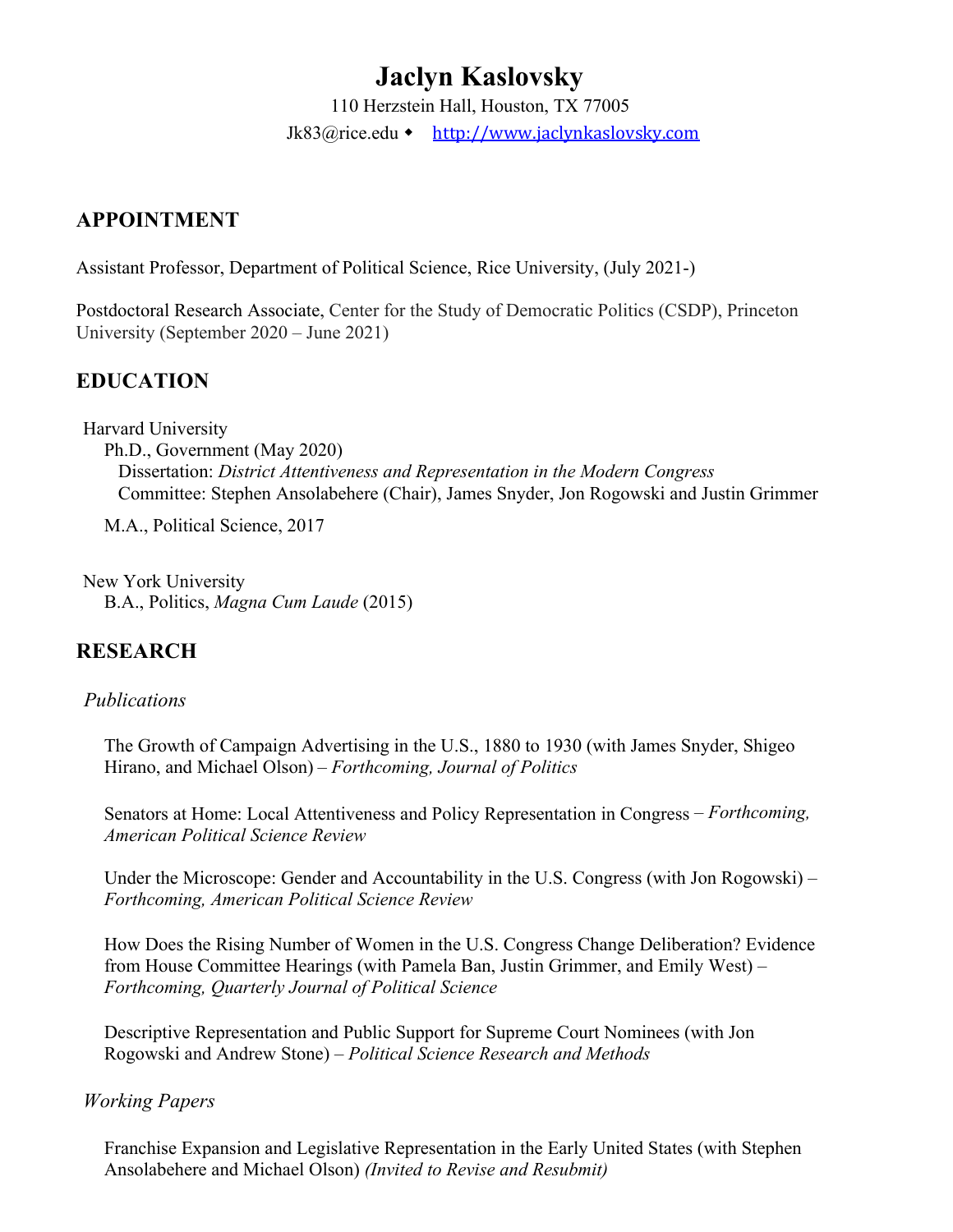Some Politics is Local: Constituent Emphasis and Local Orientation in the U.S. Congress (with Pamela Ban)

Legislature Size and Party Unity: Evidence from Historical U.S. State Legislatures (with Michael Olson)

District Competitiveness and Cultivating the Personal Vote (with Daniel J. Moskowitz and Benjamin Schneer)

 *Works in Progress* 

Making the News: How Senator Behavior Generates Media Coverage

Far From Home: Members' Relationship to the District and Representation in Congress (with Jesse Crosson)

Tracking the Constant Campaign (with Zhao Li)

### **AWARDS**

Senator Charles Sumner Dissertation Prize, Harvard University (2020)

Sigma Alpha Best Paper Award, Southern Political Science Association (2018) with Shigeo Hirano, Michael Olson, Jim Snyder

Certificate of Distinction in Teaching, Harvard University (2017)

College Prize in Politics, New York University (2015)

Presidential Honors Scholar, New York University (2012-2015)

Certificate of Accomplishment, Princeton Prize in Race Relations, Princeton University (2010)

#### **GRANTS**

GSAS Dissertation Completion Fellowship, Harvard University, 2019 – 2020 (\$37,814)

Institute for Quantitative Social Sciences research grant, 2019 (\$2,040)

Graduate Seed Grant, Center for American Political Studies, 2018 (\$1000)

Graduate Seed Grant, Center for American Political Studies, 2017 (\$1000)

### **TEACHING EXPERIENCE**

#### *Rice University*

Introduction to American Politics (undergraduate)

American Politics Core Seminar (PhD)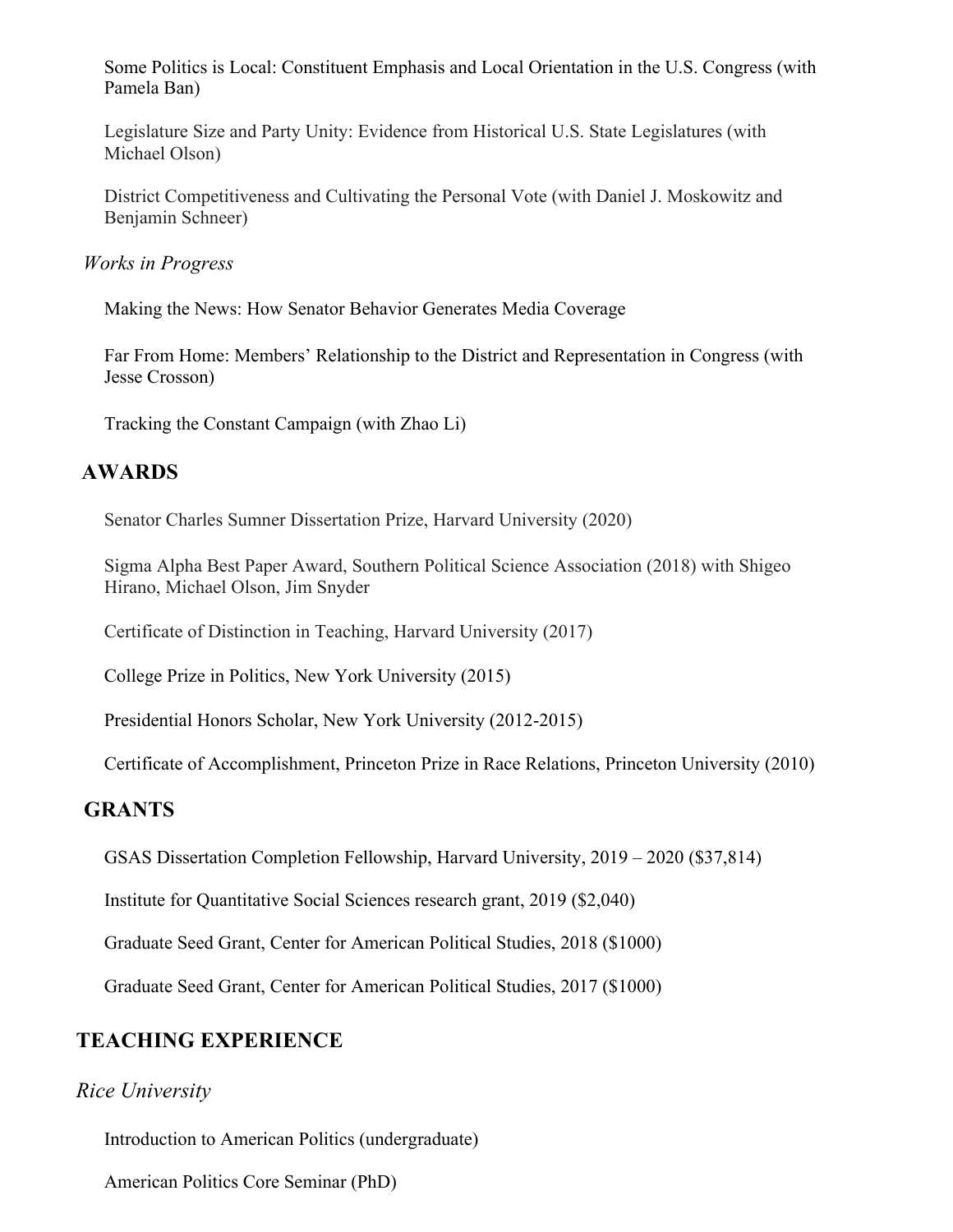#### *Harvard College*

Teaching Fellow, Politics of the American Presidency, Prof. Jon Rogowski (Spring 2019)

Teaching Fellow, Introduction to American Government, Prof. Paul Peterson (Fall 2017, 2018)

Teaching Fellow, The Political Science of Great Issues, Prof. Ryan Enos (Spring 2018)

#### **PRESENTATIONS**

#### *Invited Talks*

American Politics Workshop, New York University, Upcoming Spring 2022

American Politics and Public Policy Workshop, Yale University, Spring 2021

#### *Conference Presentations*

Midwestern Political Science Association Annual Meeting, 2017, 2018, 2019, 2020

Southern Political Science Association Annual Meeting, 2018, 2019, 2022

American Political Science Association Annual Meeting, 2018, 2019, 2021

#### **SERVICE TO THE DISCIPLINE**

Professional Development Seminar Coordinator, Women in Legislative Studies, 2021-Present

 *Quarterly, Political Science Research and Methods,* The National Science Foundation Peer Reviewer: *American Journal of Political Science, Journal of Politics, Legislative Studies* 

#### **DEPARTMENTAL SERVICE**

Speaker Series Committee, *Rice University,* 2021-2022

Graduate Committee, *Rice University,* 2021-2022

Graduate Student Coordinator, American Politics Speaker Series, *Harvard University* 2018- 2019

#### **EMPLOYMENT**

Research Intern, Diligence Inc. (2014-2015)

Research Assistant, Princeton University (2014)

Intern, The Senate Foreign Relations Committee (2013)